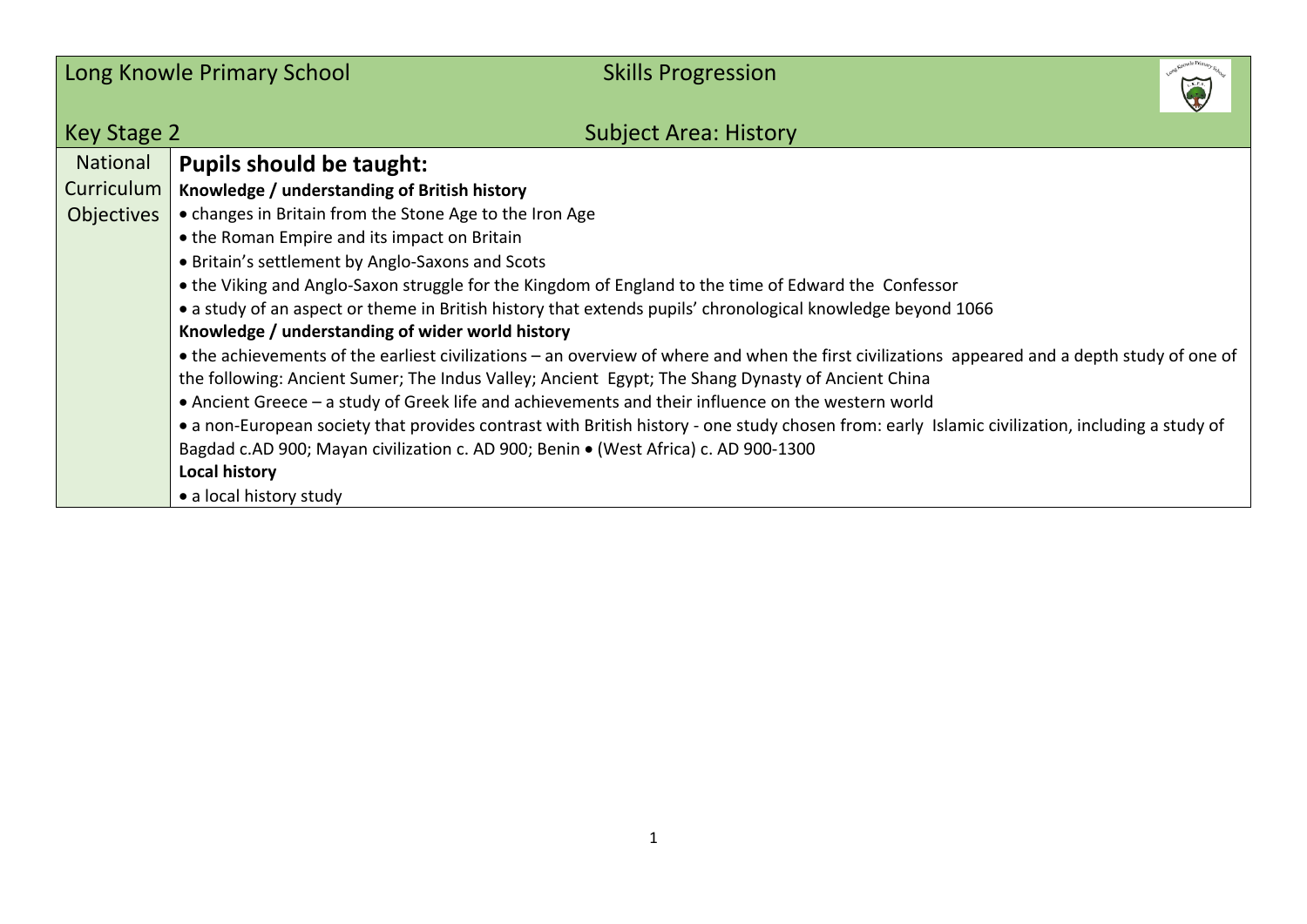| Year <sub>3</sub>                                                                                                                                                                                                                                                                                                                                                                                                                                                                             | Year 4                                                                                                                                                                                                                                                                                                                                                                                                                                                                                                                                                                         | Year <sub>5</sub>                                                                                                                                                                                                                                                                                                                                                                                                                                                                                                                                                                                                                                                                                                                                                                                                                                                                                         | Year <sub>6</sub>                                                                                                                                                                                                                                                                                                                                                                                                                                                                                                                                                                                                                                                                                                                                                                                                                                                                                                                                                       |
|-----------------------------------------------------------------------------------------------------------------------------------------------------------------------------------------------------------------------------------------------------------------------------------------------------------------------------------------------------------------------------------------------------------------------------------------------------------------------------------------------|--------------------------------------------------------------------------------------------------------------------------------------------------------------------------------------------------------------------------------------------------------------------------------------------------------------------------------------------------------------------------------------------------------------------------------------------------------------------------------------------------------------------------------------------------------------------------------|-----------------------------------------------------------------------------------------------------------------------------------------------------------------------------------------------------------------------------------------------------------------------------------------------------------------------------------------------------------------------------------------------------------------------------------------------------------------------------------------------------------------------------------------------------------------------------------------------------------------------------------------------------------------------------------------------------------------------------------------------------------------------------------------------------------------------------------------------------------------------------------------------------------|-------------------------------------------------------------------------------------------------------------------------------------------------------------------------------------------------------------------------------------------------------------------------------------------------------------------------------------------------------------------------------------------------------------------------------------------------------------------------------------------------------------------------------------------------------------------------------------------------------------------------------------------------------------------------------------------------------------------------------------------------------------------------------------------------------------------------------------------------------------------------------------------------------------------------------------------------------------------------|
| KS2 Continue to develop chronologically secure knowledge of and understanding of British, local and World History. Establish clear narratives                                                                                                                                                                                                                                                                                                                                                 |                                                                                                                                                                                                                                                                                                                                                                                                                                                                                                                                                                                |                                                                                                                                                                                                                                                                                                                                                                                                                                                                                                                                                                                                                                                                                                                                                                                                                                                                                                           |                                                                                                                                                                                                                                                                                                                                                                                                                                                                                                                                                                                                                                                                                                                                                                                                                                                                                                                                                                         |
| Put events, people, places<br>and artefacts on a timeline<br>including when special<br>events took place.<br>• Use correct terminology<br>to describe events in the<br>past.<br>• Understands timeline can<br>be divided into BC and AD.<br>• Uses words and phrases:<br>century, decade, ancient.<br>• Place the time studied on<br>a timeline, compare where<br>this fits in to topics<br>previously studied.<br>• Use dates and terms<br>related to the study unit<br>and passing of time. | within and across periods studied. Note connections, contrasts and trends over time.<br>Understand more complex<br>historical terms e.g.<br>BC/AD/CENTURY, decade,<br>after, before, during.<br>· Divides recent history into<br>present, using 21st century,<br>and the past using 19th and<br>20th centuries.<br>Names and places, dates of<br>significant events from past<br>on a timeline.<br>• Place the time studied on<br>a timeline, compare where<br>this fits in to topics<br>previously studied. • Use<br>terms related to the period<br>and begin to date events. | • Describes events using words and<br>phrases such as: century, decade,<br>BC, AD, after, before, during,<br>Romans, Anglo Saxons, Vikings<br>Victorians, era, period.<br>. Place the time studied on a<br>timeline, compare where this fits in<br>to topics previously studied to<br>provide a greater historical<br>perspective.<br>Gain greater historical perspective<br>by placing their growing knowledge<br>into different contexts.<br>• Use relevant terms and period<br>labels - Empire, civilisation,<br>parliament and peasantry,<br>continuity and change, cause and<br>consequence, similarity, difference<br>and significance.<br>• Make comparisons between<br>different times in the past.<br>• Uses timelines to place and<br>sequence local, national and<br>international events.<br>· Sequences historical periods.<br>· Identifies changes within and<br>across historical periods. | • Uses timelines to place events,<br>periods and cultural movements<br>from around the world.<br>• Uses timelines to demonstrate<br>changes and developments in<br>culture, technology, religion and<br>society.<br>• Uses these key periods as<br>reference points: BC, AD<br>Romans, Anglo-Saxons, Tudors,<br>Stuarts, Georgians, Victorians<br>and Today.<br>• Describes main changes in a<br>period in history using words<br>such as: social, religious,<br>political, technological and<br>cultural.<br>• Names date of any significant<br>event studied from past and<br>place it correctly on a timeline.<br>• Place the time studied on a<br>timeline, compare where this<br>fits in to topics previously<br>studied to provide a greater<br>historical perspective.<br>• Use relevant dates and terms -<br>Empire, civilisation, parliament<br>and peasantry, continuity and<br>change, cause and consequence,<br>similarity, difference and<br>significance. |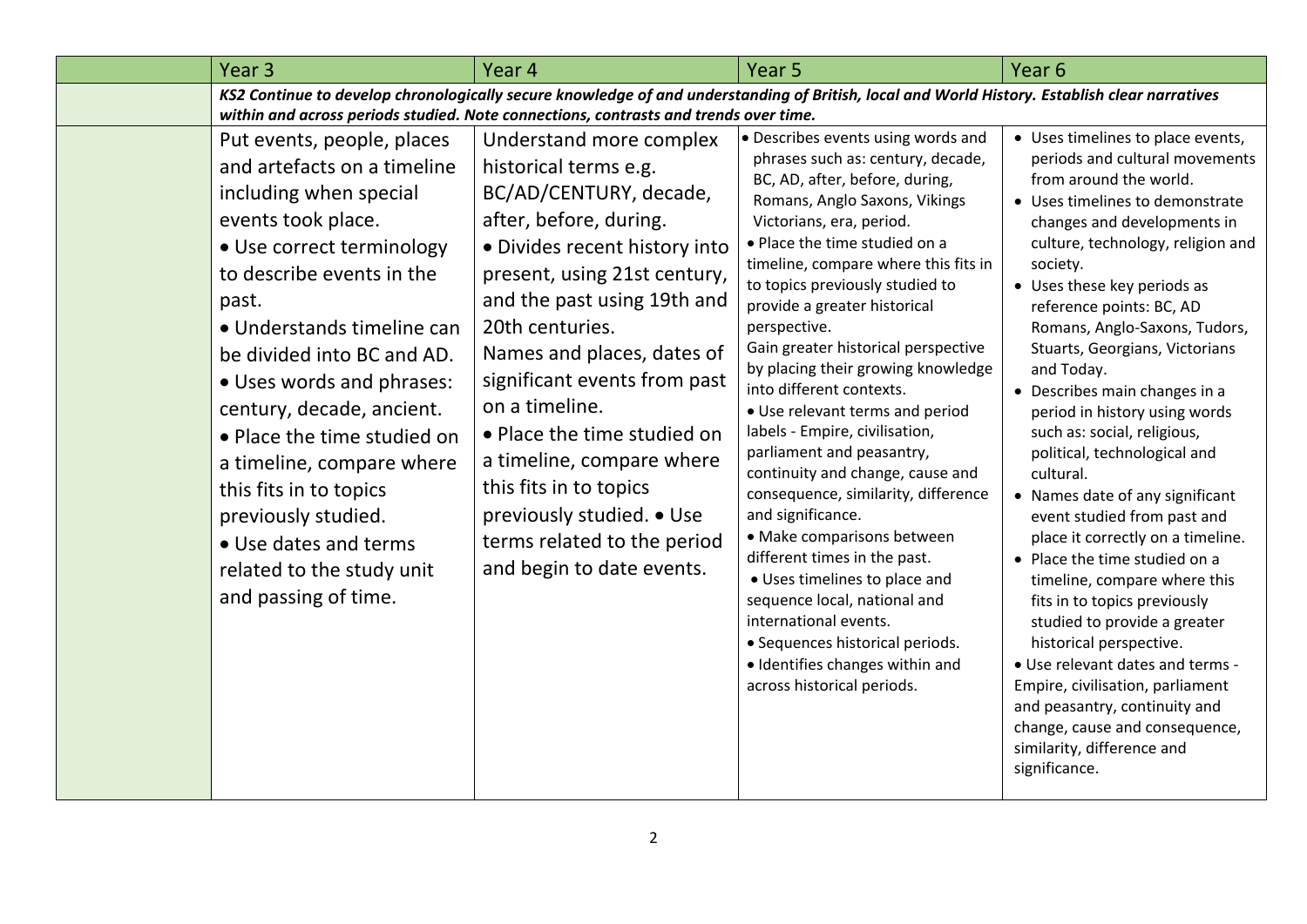|                                                         | Year <sub>3</sub>                                                                                                                                                                                                                      | Year 4                                                                                                                                                                                                                                    | Year <sub>5</sub>                                                                                                                                                                                                                                                                                                  | Year 6                                                                                                                                                                                                                                                                                                                                                                                                                                     |
|---------------------------------------------------------|----------------------------------------------------------------------------------------------------------------------------------------------------------------------------------------------------------------------------------------|-------------------------------------------------------------------------------------------------------------------------------------------------------------------------------------------------------------------------------------------|--------------------------------------------------------------------------------------------------------------------------------------------------------------------------------------------------------------------------------------------------------------------------------------------------------------------|--------------------------------------------------------------------------------------------------------------------------------------------------------------------------------------------------------------------------------------------------------------------------------------------------------------------------------------------------------------------------------------------------------------------------------------------|
| Range and<br>depth of<br><b>Historical</b><br>knowledge | • Find out about the<br>everyday lives of people in<br>time studied. Compare with  <br>our life today.<br>• Identify reasons for and<br>results of people's actions.<br>• Understand why people<br>may have wanted to do<br>something. | •.Use evidence to<br>reconstruct life in the time<br>studied.<br>• Identify key features and<br>events of time studied.<br>• Look for links and effects<br>in the time studied.<br>• Offer a reasonable<br>explanation for some<br>events | • Study different aspects of<br>different people -<br>differences between men<br>and women.<br>• Examine causes and<br>results of great events and<br>the impact on people.<br>• Compare life in 'early' and<br>'late' times studies.<br>• Compare an aspect of life<br>with the same aspect in<br>another period. | • Find out beliefs,<br>behaviour and<br>characteristics of people,<br>recognising that not<br>everyone shares the same<br>views and feelings. •<br>Compare beliefs and<br>behaviour with another<br>time studied.<br>• Write another<br>explanation of a past event<br>in terms of cause and effect<br>using evidence to support<br>and illustrate their<br>explanation.<br>• Know key dates,<br>characters and events of<br>time studied. |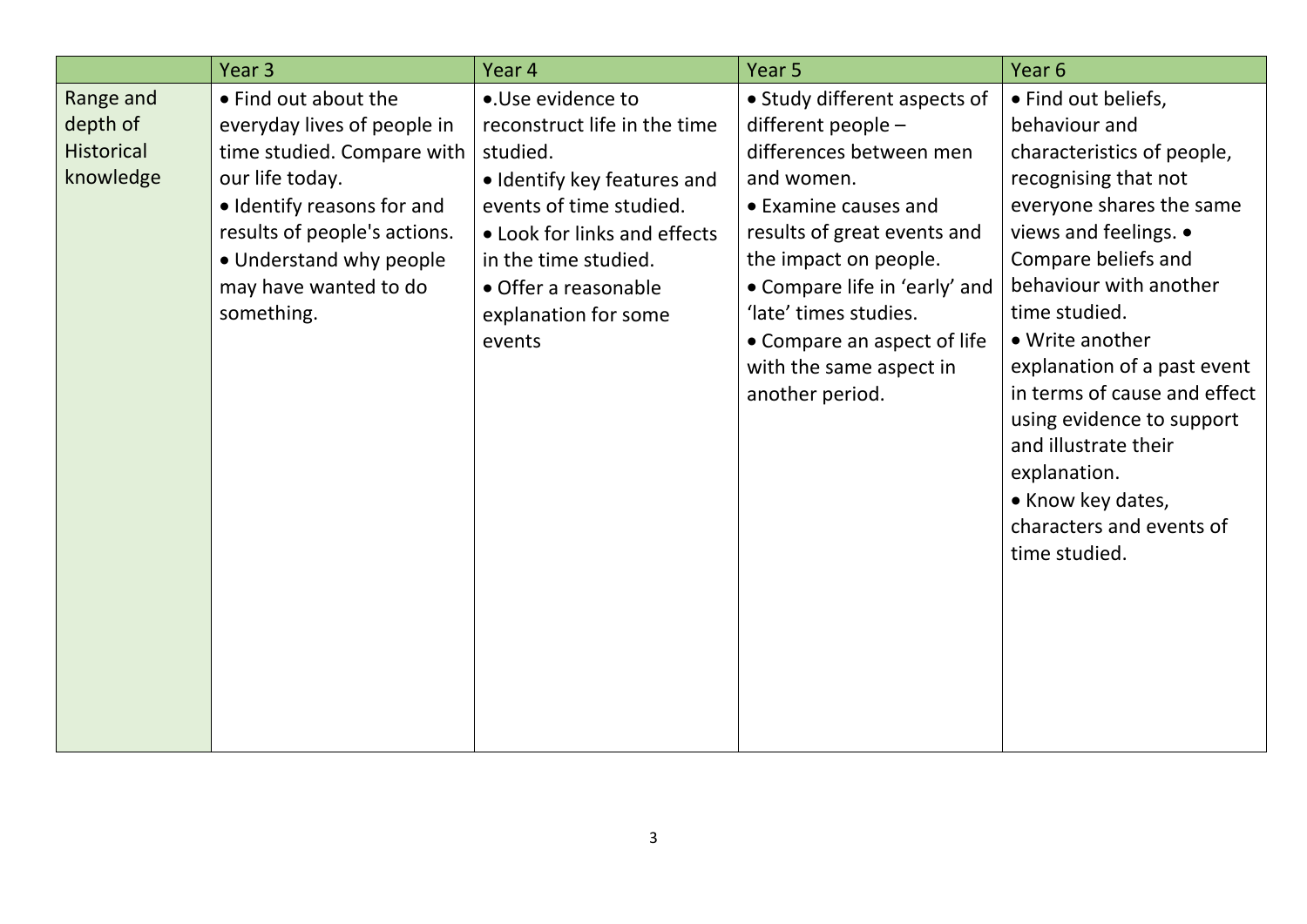|                        | Year <sub>3</sub>                                                                                                                                                                                                                                                                                                                                                                                                                                                                                                                                                                         | Year <sub>4</sub>                                                                                                                                                                                                                                                                                                                                                                                                                                                                                                                                                                                                                                                                                                                                                                           | Year <sub>5</sub>                                                                                                                                                                                                                                                                                                                                                                                                                                                                                                                                                                                                                                                                                                                      | Year <sub>6</sub>                                                                                                                                                                                                                                                                                                                                                                                                                                                                                                                                                                                                                                                                           |
|------------------------|-------------------------------------------------------------------------------------------------------------------------------------------------------------------------------------------------------------------------------------------------------------------------------------------------------------------------------------------------------------------------------------------------------------------------------------------------------------------------------------------------------------------------------------------------------------------------------------------|---------------------------------------------------------------------------------------------------------------------------------------------------------------------------------------------------------------------------------------------------------------------------------------------------------------------------------------------------------------------------------------------------------------------------------------------------------------------------------------------------------------------------------------------------------------------------------------------------------------------------------------------------------------------------------------------------------------------------------------------------------------------------------------------|----------------------------------------------------------------------------------------------------------------------------------------------------------------------------------------------------------------------------------------------------------------------------------------------------------------------------------------------------------------------------------------------------------------------------------------------------------------------------------------------------------------------------------------------------------------------------------------------------------------------------------------------------------------------------------------------------------------------------------------|---------------------------------------------------------------------------------------------------------------------------------------------------------------------------------------------------------------------------------------------------------------------------------------------------------------------------------------------------------------------------------------------------------------------------------------------------------------------------------------------------------------------------------------------------------------------------------------------------------------------------------------------------------------------------------------------|
| <b>Historical</b>      | KS2 Regularly address and sometimes devise historically valid questions * Understand how knowledge of the past                                                                                                                                                                                                                                                                                                                                                                                                                                                                            |                                                                                                                                                                                                                                                                                                                                                                                                                                                                                                                                                                                                                                                                                                                                                                                             |                                                                                                                                                                                                                                                                                                                                                                                                                                                                                                                                                                                                                                                                                                                                        |                                                                                                                                                                                                                                                                                                                                                                                                                                                                                                                                                                                                                                                                                             |
| enquiry $-$ using      | is constructed from a range of sources. Construct informed responses by selecting and organising relevant                                                                                                                                                                                                                                                                                                                                                                                                                                                                                 |                                                                                                                                                                                                                                                                                                                                                                                                                                                                                                                                                                                                                                                                                                                                                                                             |                                                                                                                                                                                                                                                                                                                                                                                                                                                                                                                                                                                                                                                                                                                                        |                                                                                                                                                                                                                                                                                                                                                                                                                                                                                                                                                                                                                                                                                             |
| evidence/              | historical information.                                                                                                                                                                                                                                                                                                                                                                                                                                                                                                                                                                   |                                                                                                                                                                                                                                                                                                                                                                                                                                                                                                                                                                                                                                                                                                                                                                                             |                                                                                                                                                                                                                                                                                                                                                                                                                                                                                                                                                                                                                                                                                                                                        |                                                                                                                                                                                                                                                                                                                                                                                                                                                                                                                                                                                                                                                                                             |
| communicating<br>ideas | Ask and answer simple questions<br>about the past,<br>• Understand that knowledge<br>about the past is constructed from<br>a variety of sources<br>• Ask questions such as 'how did<br>people ? What did people do for<br>?' Suggest sources of evidence to<br>use to help answer questions.<br>• Construct and organise responses<br>by selecting relevant historical data<br>• Use printed sources, the internet,<br>pictures, photos, music, artefacts,<br>historic buildings and visits to<br>collect information about the past.<br>· Observe small details - artefacts,<br>pictures | •Understands the difference<br>between primary and secondary<br>sources of evidence.<br>· Uses documents, printed sources,<br>the internet, databases, pictures,<br>photos, music, artefacts, historic<br>buildings and visits to collect<br>information about the past.<br>• Asks questions such as 'what was<br>it like for a  during ?' Suggest<br>sources of evidence from a<br>selection provided to use to help<br>answer questions.<br>• Use evidence to build up a<br>picture of a past event. • Choose<br>relevant material to present a<br>picture of one aspect of life in time<br>past.<br>• Ask and answer a variety of<br>questions.<br>• Use the library and the internet<br>for own personal research.<br>• Answer and begin to devise own<br>historically valid questions. | • Chooses reliable sources of<br>evidence to answer questions.<br>• Answer and devise more<br>complex, historically valid<br>questions about change, cause,<br>similarity, difference and<br>significance.<br>• Select sources independently and<br>give reasons for choices<br>• Analyse a range of source<br>material to build up a picture of a<br>past event. • Construct and<br>organise response by selecting and<br>organising relevant historical data<br>· Uses documents, printed sources,<br>the internet, databases, pictures,<br>photos, music, artefacts, historic<br>buildings and visits to collect<br>information about the past.<br>• Realises that there is often not a<br>single answer to historical<br>questions | · Identifies and uses different<br>sources of information and<br>artefacts.<br>• Evaluates the usefulness and<br>accurateness of different sources<br>of evidence.<br>• Selects the most appropriate<br>source of evidence for particular<br>tasks.<br>• Forms own opinions about<br>historical events from a range of<br>sources.<br>• Use a range of sources to find out<br>about an aspect of time past.<br>• Suggest omissions and the means<br>of finding out.<br>• Bring knowledge gathered from<br>several sources together in a fluent<br>account.<br>• Answer and devise own<br>historically valid questions about<br>change, cause, similarity and<br>difference and significance |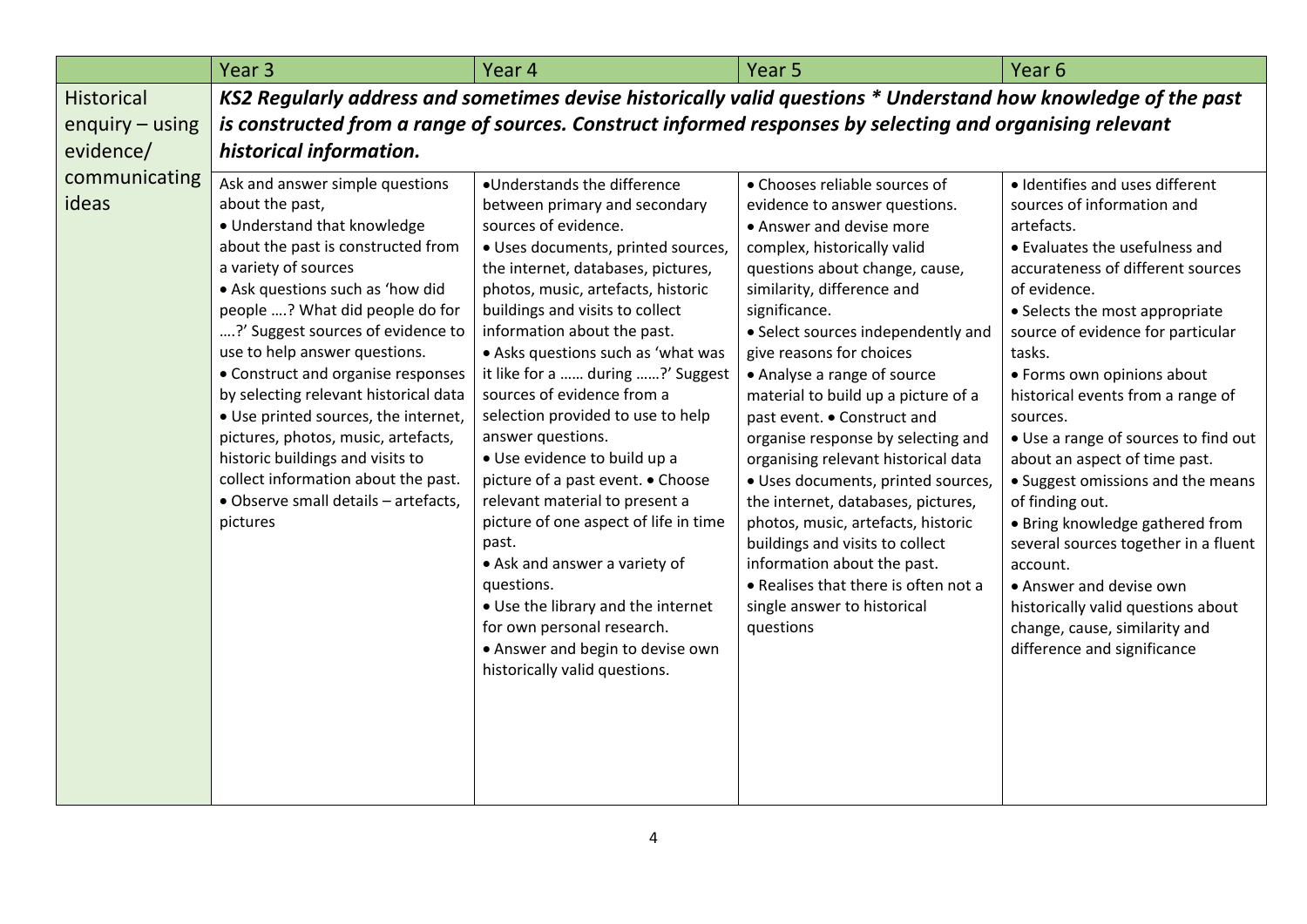|                          | Year <sub>3</sub>                                                                                                                                                                                                                                                                                                                                                                                                                                                                                                                                                                                                                                                                   | Year 4                                                                                                                                                                                                                                                                                                                                                                                                                                                             | Year <sub>5</sub>                                                                                                                                                                                                                                                                                                                                                                                                           | Year <sub>6</sub>                                                                                                                                                                                                                                                                                                                                                                                                                                                                                                                                                                                                                                                                             |
|--------------------------|-------------------------------------------------------------------------------------------------------------------------------------------------------------------------------------------------------------------------------------------------------------------------------------------------------------------------------------------------------------------------------------------------------------------------------------------------------------------------------------------------------------------------------------------------------------------------------------------------------------------------------------------------------------------------------------|--------------------------------------------------------------------------------------------------------------------------------------------------------------------------------------------------------------------------------------------------------------------------------------------------------------------------------------------------------------------------------------------------------------------------------------------------------------------|-----------------------------------------------------------------------------------------------------------------------------------------------------------------------------------------------------------------------------------------------------------------------------------------------------------------------------------------------------------------------------------------------------------------------------|-----------------------------------------------------------------------------------------------------------------------------------------------------------------------------------------------------------------------------------------------------------------------------------------------------------------------------------------------------------------------------------------------------------------------------------------------------------------------------------------------------------------------------------------------------------------------------------------------------------------------------------------------------------------------------------------------|
| <b>Historical</b>        | KS2 Understand that different versions of the past may exist, giving some reasons for this                                                                                                                                                                                                                                                                                                                                                                                                                                                                                                                                                                                          |                                                                                                                                                                                                                                                                                                                                                                                                                                                                    |                                                                                                                                                                                                                                                                                                                                                                                                                             |                                                                                                                                                                                                                                                                                                                                                                                                                                                                                                                                                                                                                                                                                               |
| interpretation           | Be aware that different versions<br>of the past may exist and begin<br>to suggest reasons for this.<br>. Look at two versions of the<br>same event and identify<br>differences in the accounts.<br>• Recognise the part that<br>archaeologists have in helping<br>us understand more about what<br>happened in the past.<br>• Identify and give reasons for<br>the different ways in which the<br>past is represented.<br>· Distinguish between different<br>sources - compare different<br>versions of the same story.<br>• Note connections and cause<br>and effect in historical periods<br>studied.<br>• Look at representations of the<br>period e.g. Museum, cartoons<br>etc. | • Gives reasons why there may<br>be different accounts of history.<br>• Can independently or as part<br>of a group, present an aspect<br>they have researched about a<br>given period of history using<br>multi media skills when doing<br>SO.<br>• Begin to evaluate the<br>usefulness of different sources.<br>• Note connections in historical<br>periods studied.<br>• Use text books and own<br>growing historical knowledge to<br>gain a better perspective. | Understand that the past is<br>represented and interpreted in<br>different ways and give reasons<br>for this<br>• Look at different versions of<br>the same event - fact or fiction -<br>and identify differences in the<br>accounts. • Give clear reasons<br>why there may be different<br>versions of events.<br>• Know that people (now and in<br>past) can represent events or<br>ideas in ways that persuade<br>others | • Understand that the past has<br>been represented in different<br>ways.<br>• Suggest accurate and<br>plausible reasons for how/why<br>aspects of the past have been<br>represented and interpreted in<br>different ways.<br>• Know and understand that<br>some evidence is propaganda,<br>opinion or misinformation and<br>that this affects interpretations<br>of history.<br>• Pose and answer their own<br>historical questions.<br>• Link sources and work out<br>how conclusions were arrived<br>at.<br>• Consider ways of checking the<br>accuracy of interpretations -<br>fact or fiction and opinion.<br>• Be aware that different<br>evidence will lead to different<br>conclusions |
| Continuity and<br>change | • Describe and begin to make links between main • events, situations<br>and changes within and across . different periods and societies                                                                                                                                                                                                                                                                                                                                                                                                                                                                                                                                             |                                                                                                                                                                                                                                                                                                                                                                                                                                                                    | • As Year 3/4, and<br>• Use a greater depth of historical knowledge                                                                                                                                                                                                                                                                                                                                                         |                                                                                                                                                                                                                                                                                                                                                                                                                                                                                                                                                                                                                                                                                               |